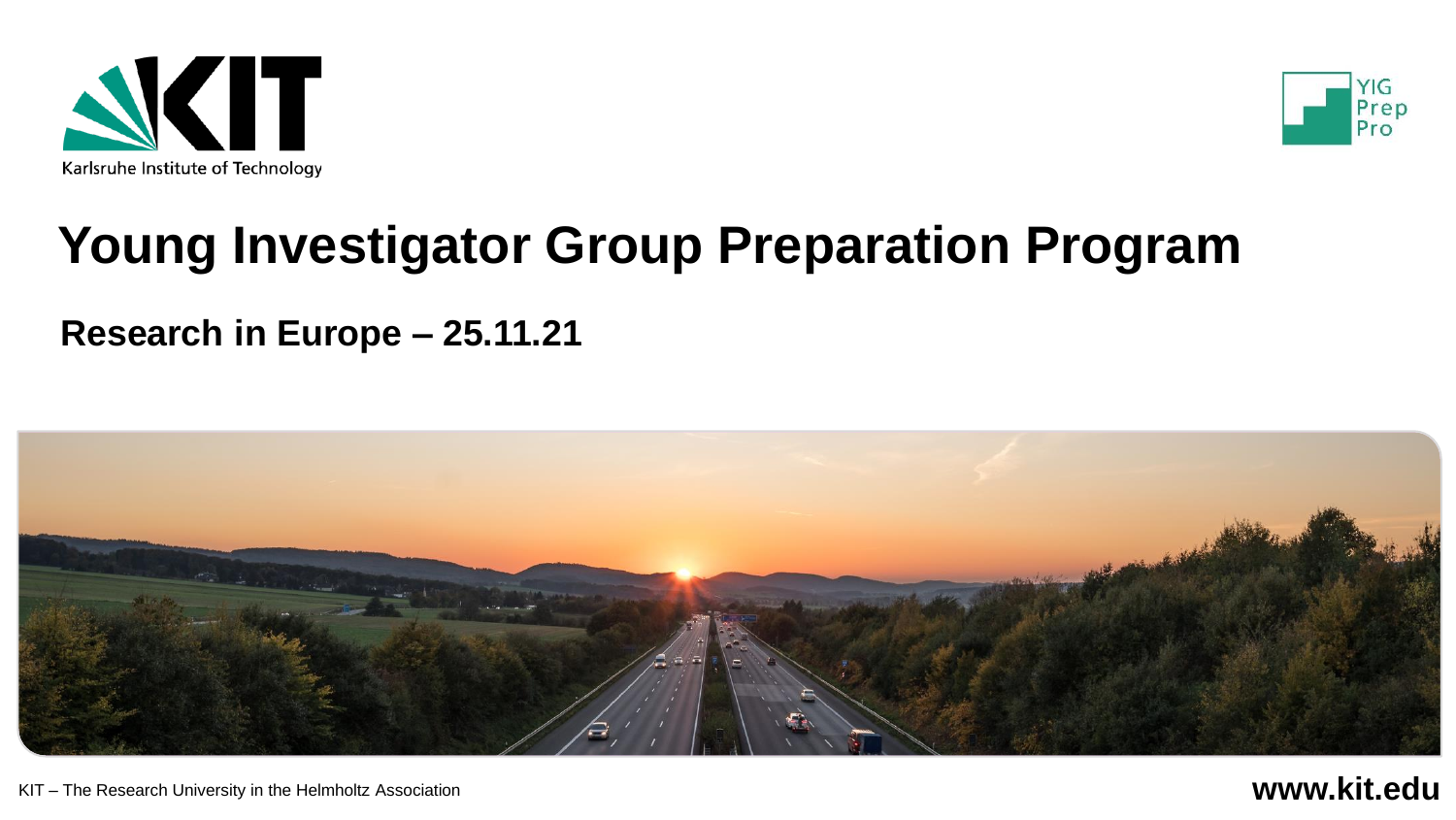## **YIG Prep Pro: objectives and benefits**





YIG Prep Pro accompanies excellent young scientists with a very promising research idea on their career path towards an own junior research group.



YIG Prep Pro fellows benefit from KIT expertise and an excellent research environment while working on their research idea and preparing an own junior research group.



The establishment of a junior research group at KIT is an important step on the career path towards a professorship.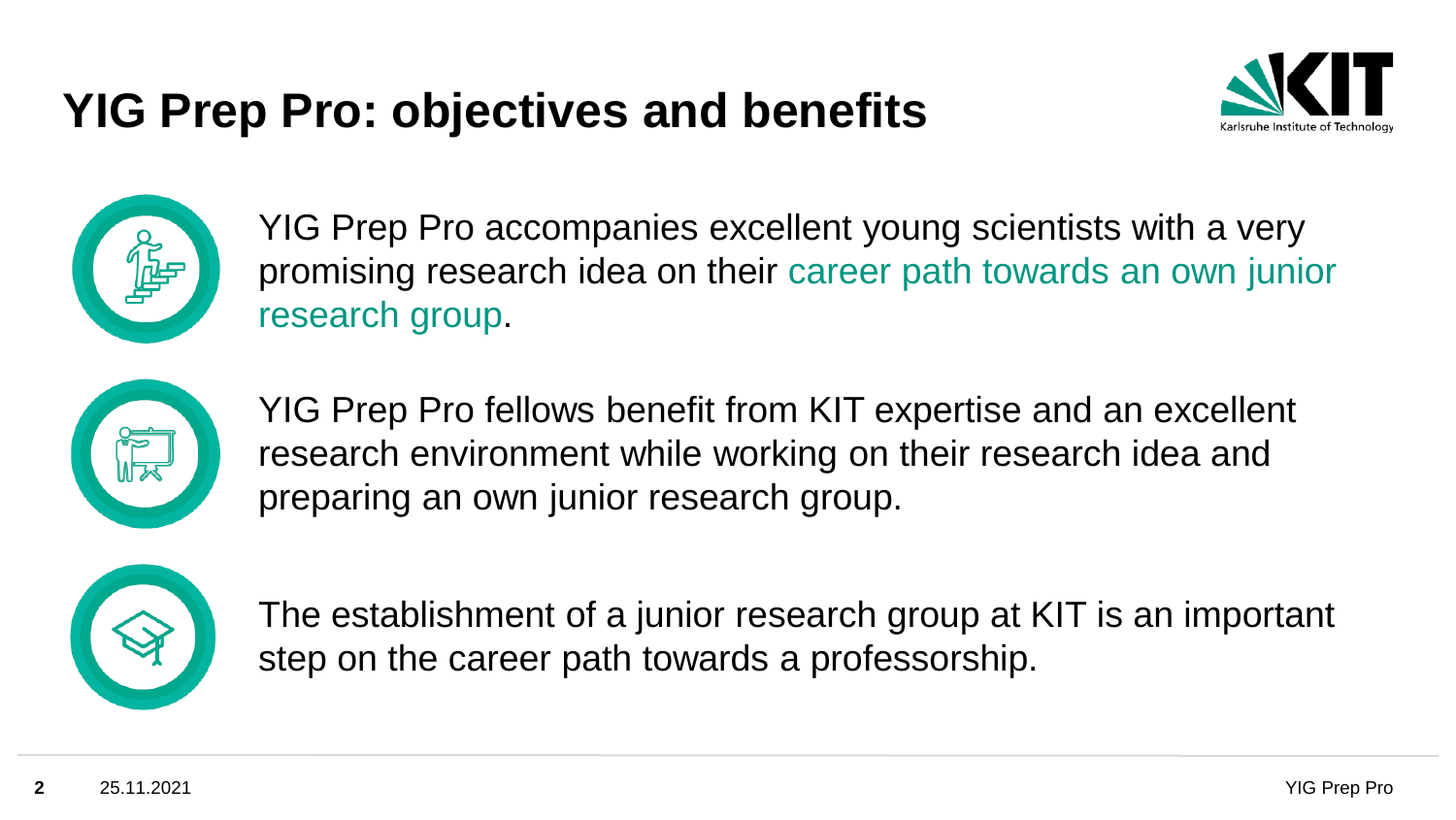## **Career path torwards a professorship**



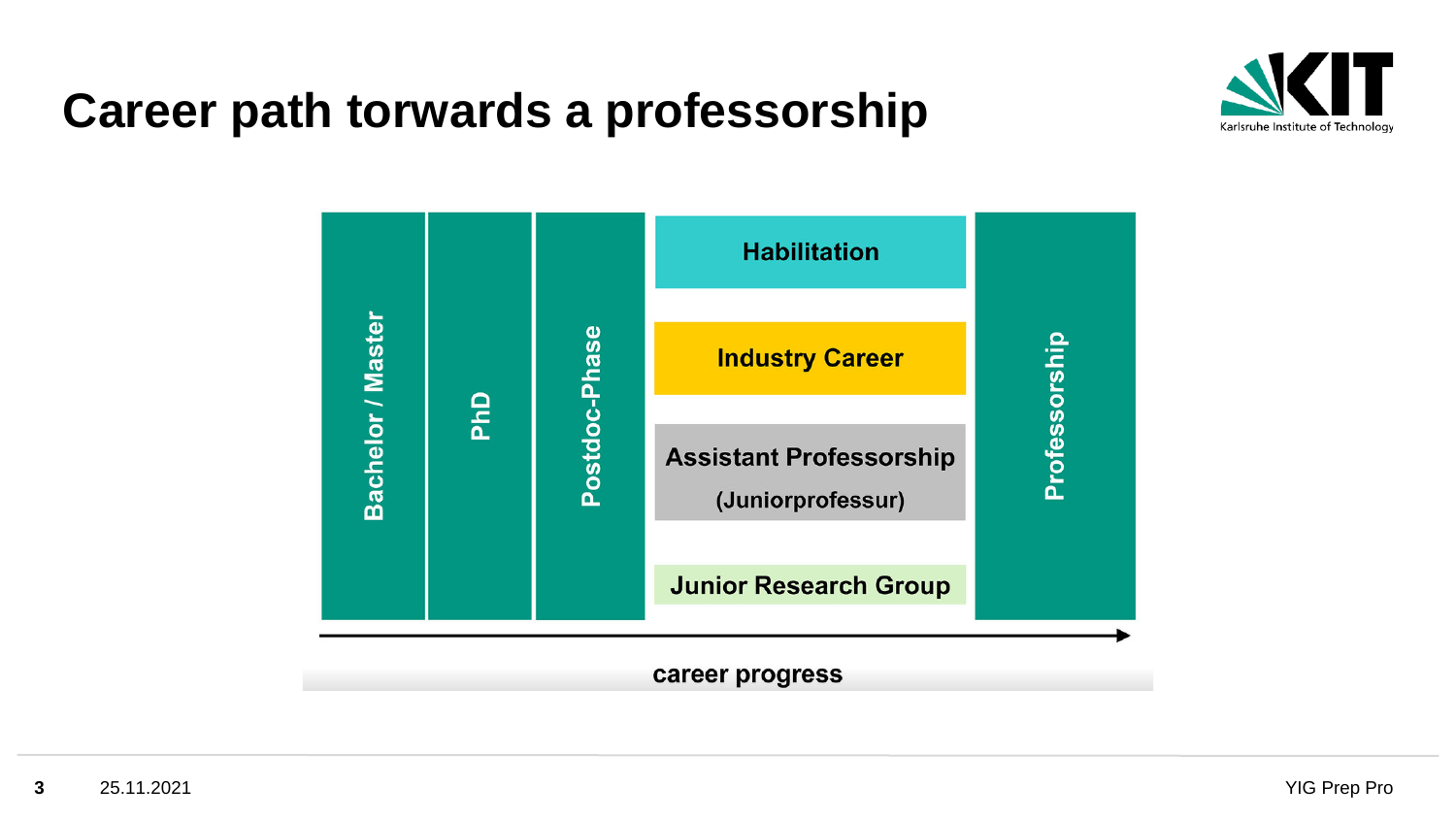## **Some criteria of a Junior Research Group**



The group leader

**lack** is aiming for an academic-scientific career (professorship)

- has at least 2 years of experience since completion of PhD
- **has his/her own group members**
- has financial responsibility (funds can reach  $\epsilon$  1.8 million)

■ duration: 5 or 6 years

■ scientifically and financially independent

**The budget and the position of the group leader has been acquired in a competitive process by an external funding agency**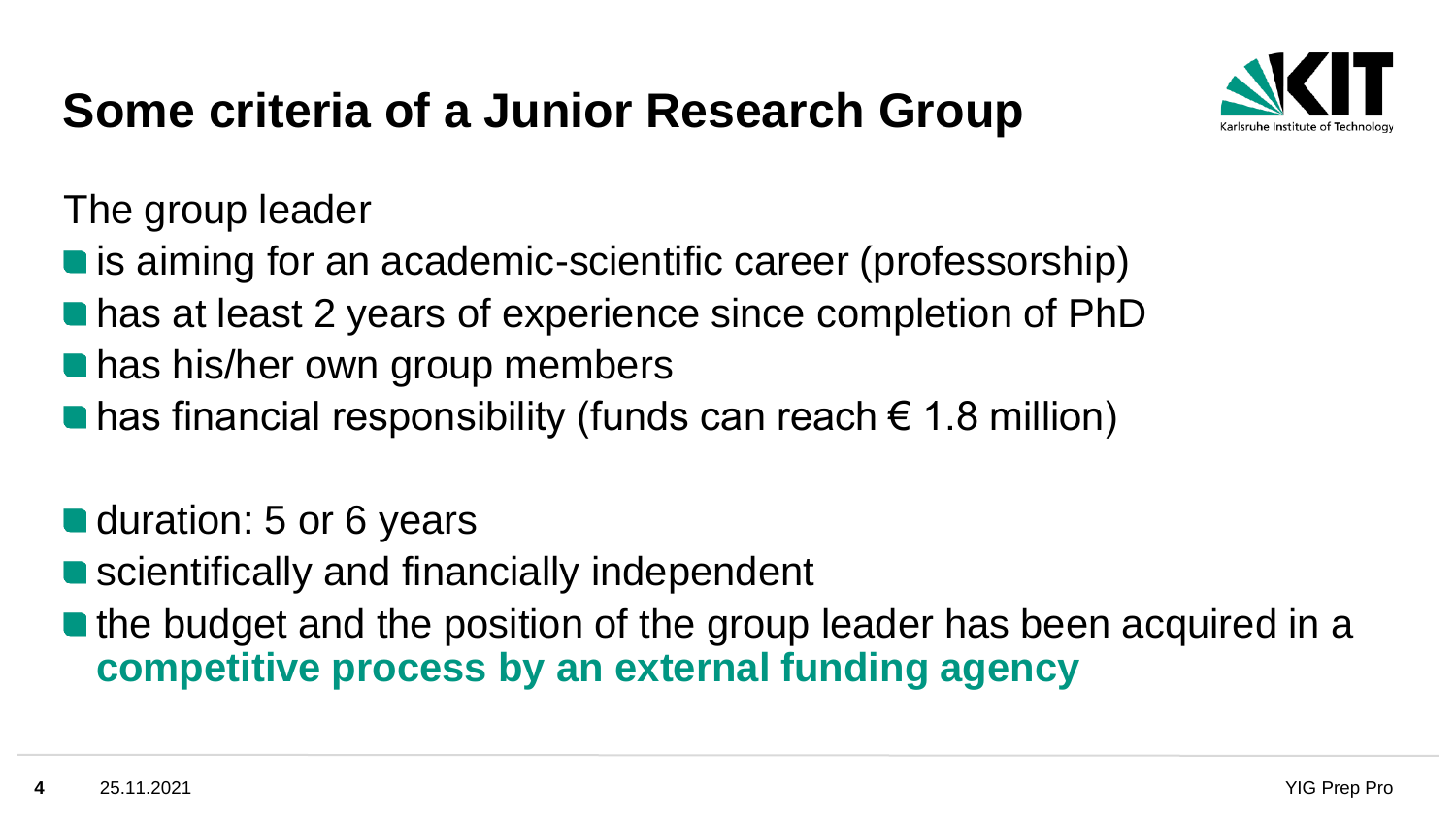## **Funding agencies and instruments**

**DFG** – Emmy Noether Programme ■ Helmholtz Young Investigator Groups ■ BMBF Junior Research Groups **ERC Starting Grants** 

■ Carl Zeiss Foundation – NEXUS Junior Research Group

Depending on the circumstances, similar competitively obtained junior research groups may also be supported within the YIIG Prep Pro if previously agreed upon with the KIT Research Office.







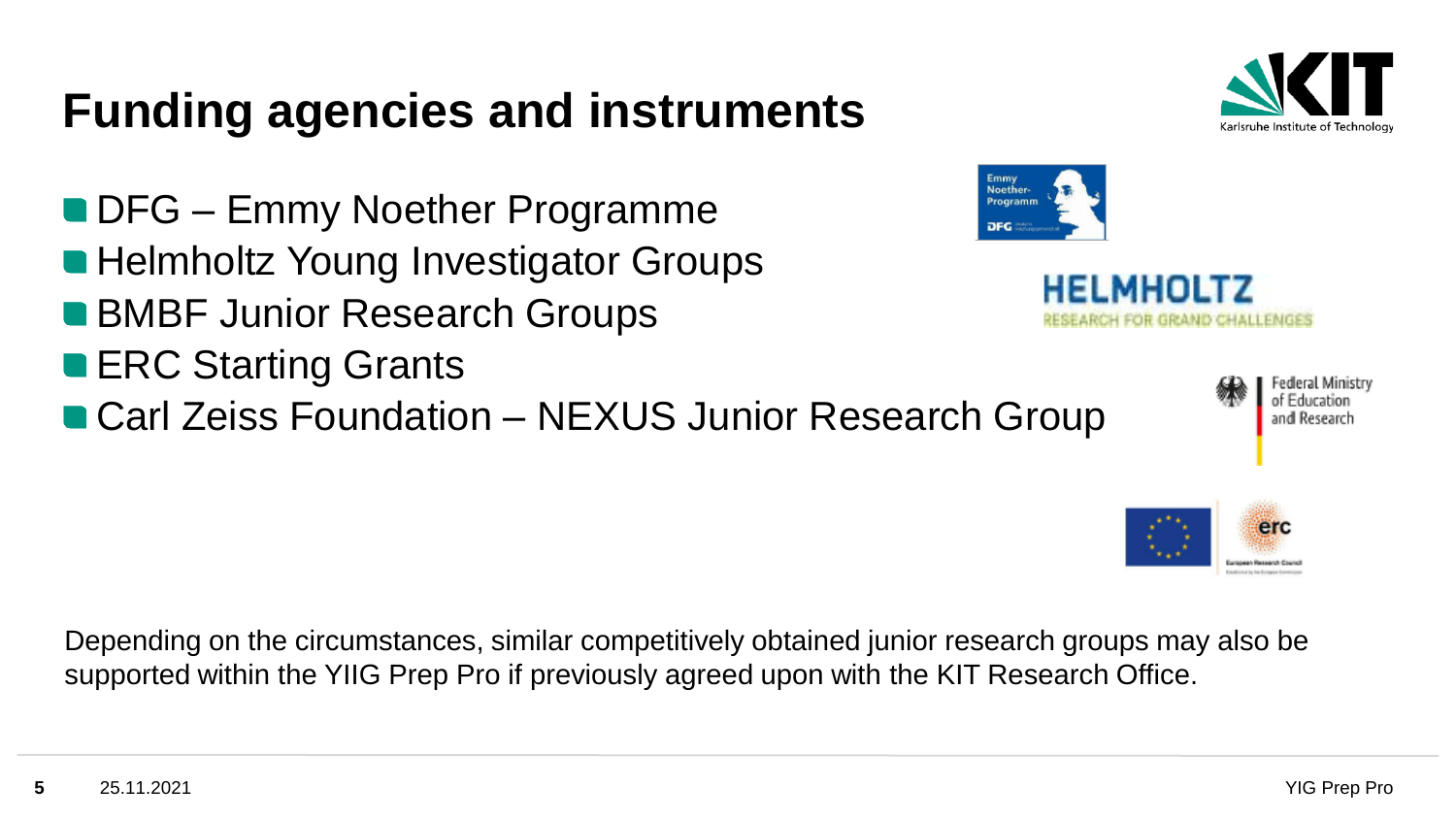## **YIG Prep Pro: customized support**



YIG Prep Pro offers mentorship, support and a targeted preparation for a successful proposal for a junior research group throughout the **two-year fellowship**



\*YIN = Young Investigator Network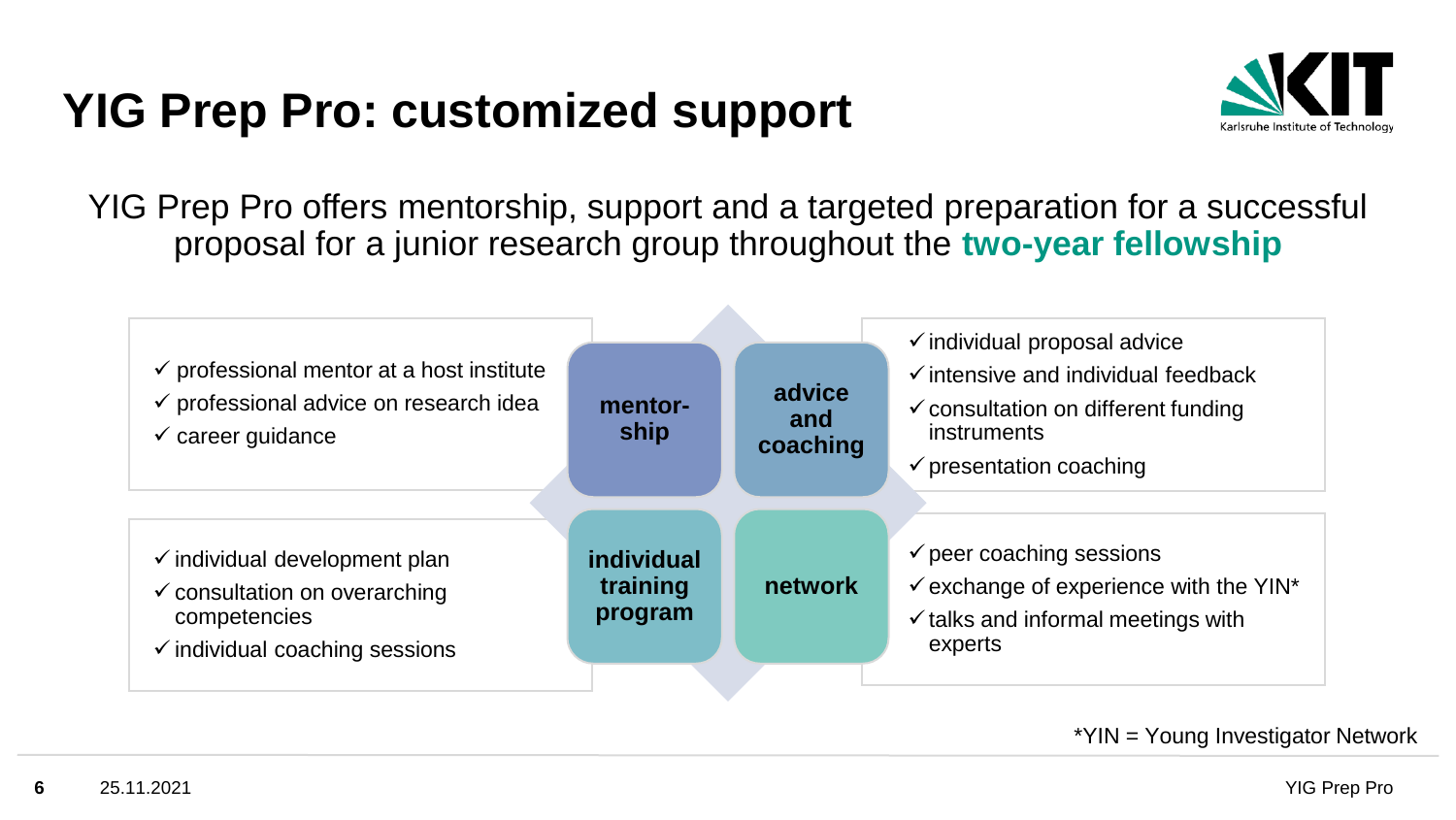## **Fellowship options**



YIG Prep Pro **funded fellowship**  for international postdocs

You are an international postdoc and want to spend a postdoc phase at KIT. The **funding includes your own position** (full-time), initial investments for equipment as well as your **own budget** for consumables for a period of two years to boost your research project.

YIG Prep Pro **remote fellowship** for international postdocs

If you are currently affiliated with an institution abroad, **KIT offers remote mentorship and support**. This option assumes you already have your own funding and will involve KIT experts who support you in preparing the proposal for a third-party funded junior research group to be established at KIT. Twice per program year, the travel expenses for a **guest stay at KIT** will be covered.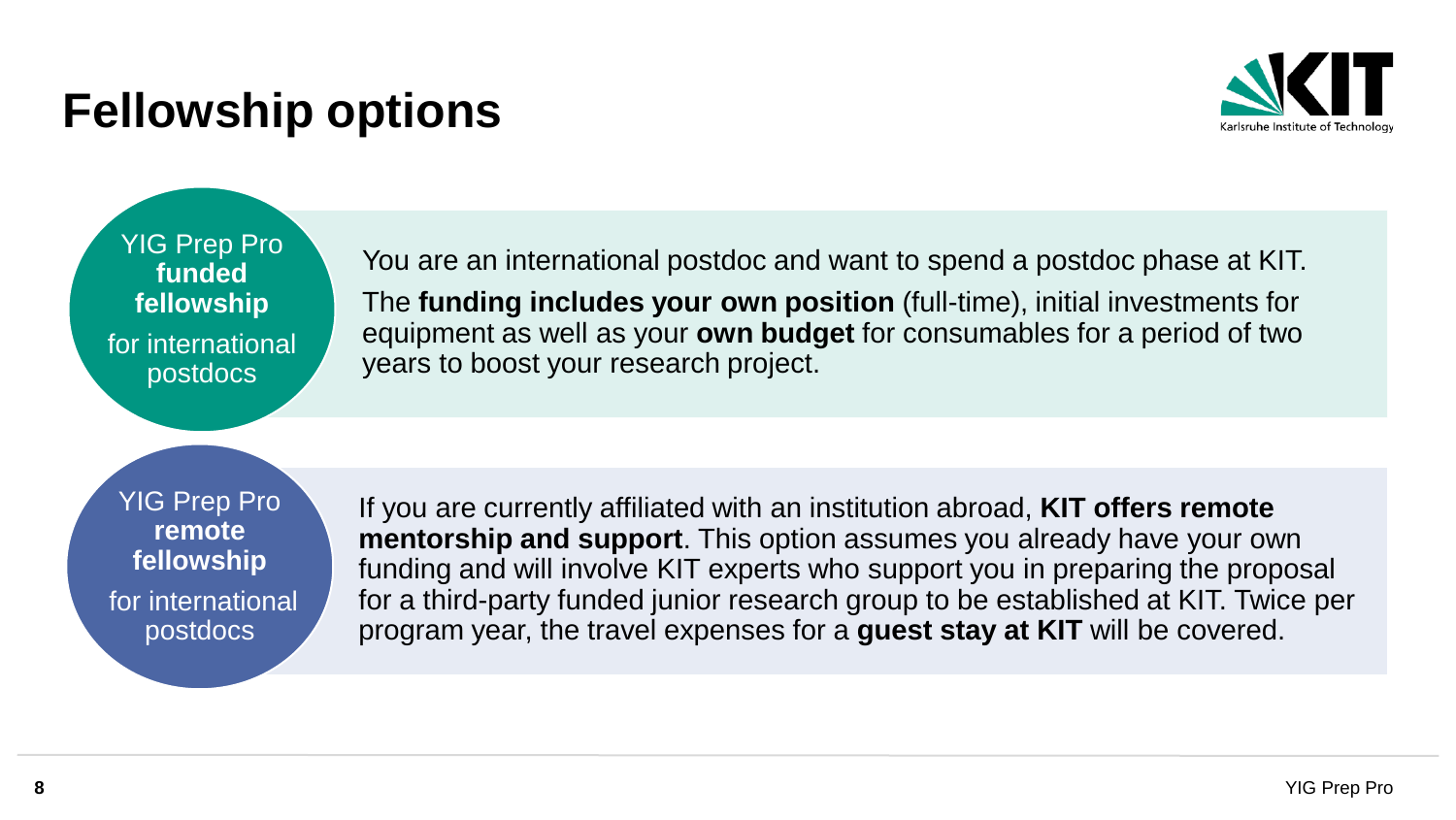#### П Karlsruhe Institute of Technology

## **Timeline**

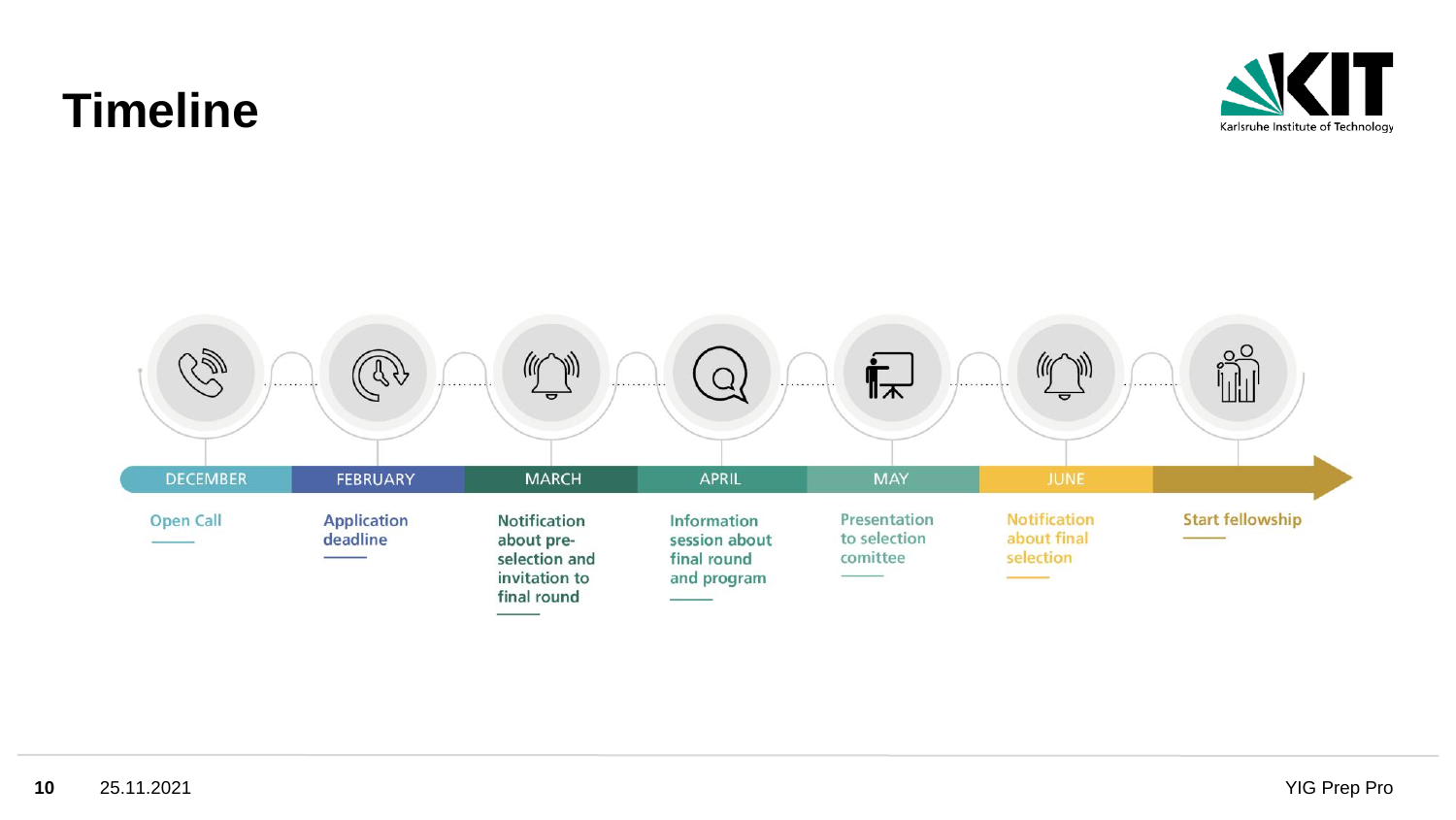### **YIG Prep Pro: contact & further information**



**project team:** 



Ines Köhler (Human Resources)

Madita Schneider (Human Resources)

Janine Maurer (Research Office)

Don't hesitate to contact us concerning your questions: [yigpreppro@peba.kit.edu](mailto:yigprepro@peba.kit.edu) or [janine.maurer@kit.edu](mailto:janine.maurer@kit.edu)

#### ■ Further information:<https://www.kit.edu/forschen/yig-prep-pro.php>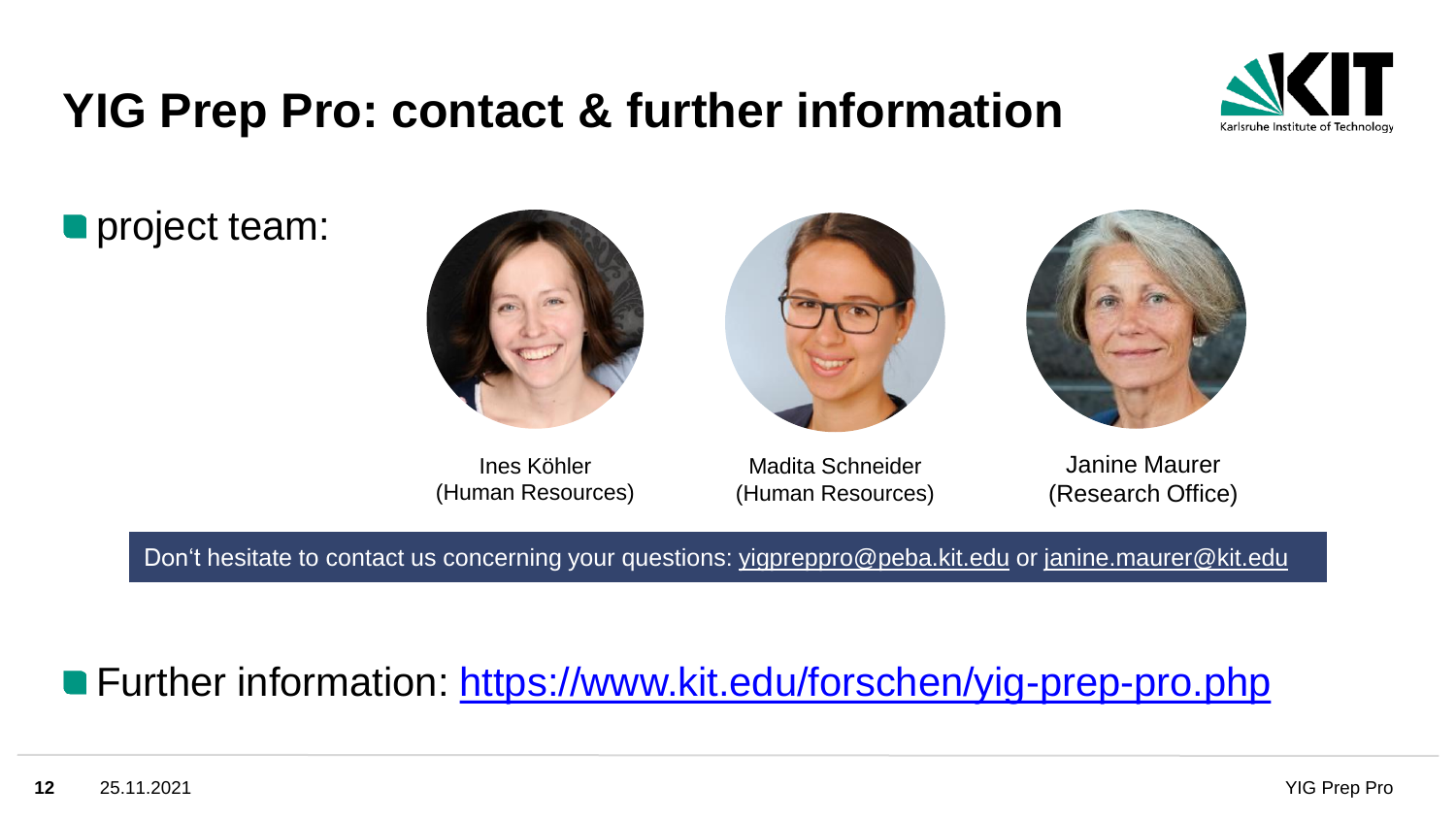

# **Thank you for your attention!**

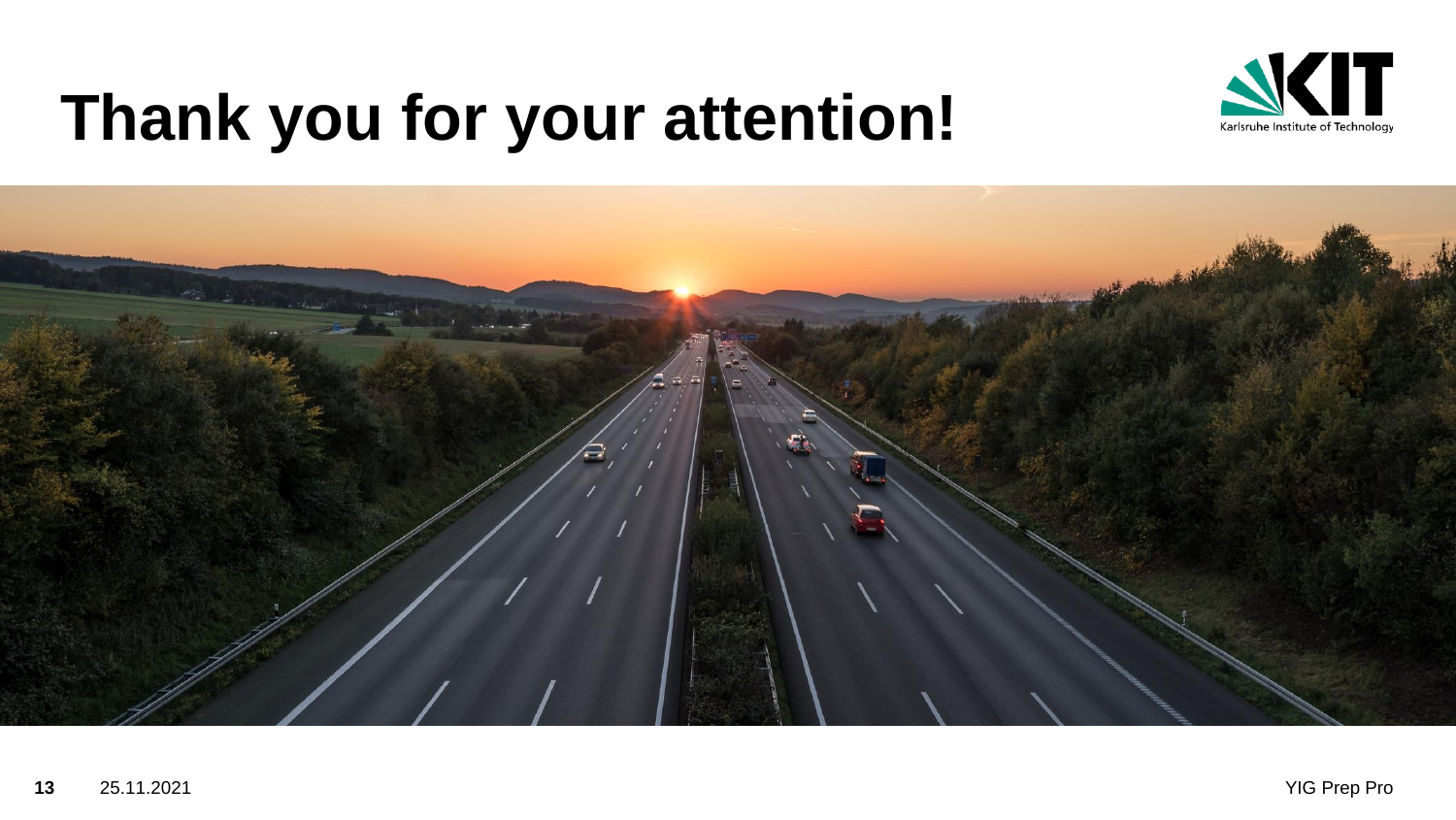### **Your questions**



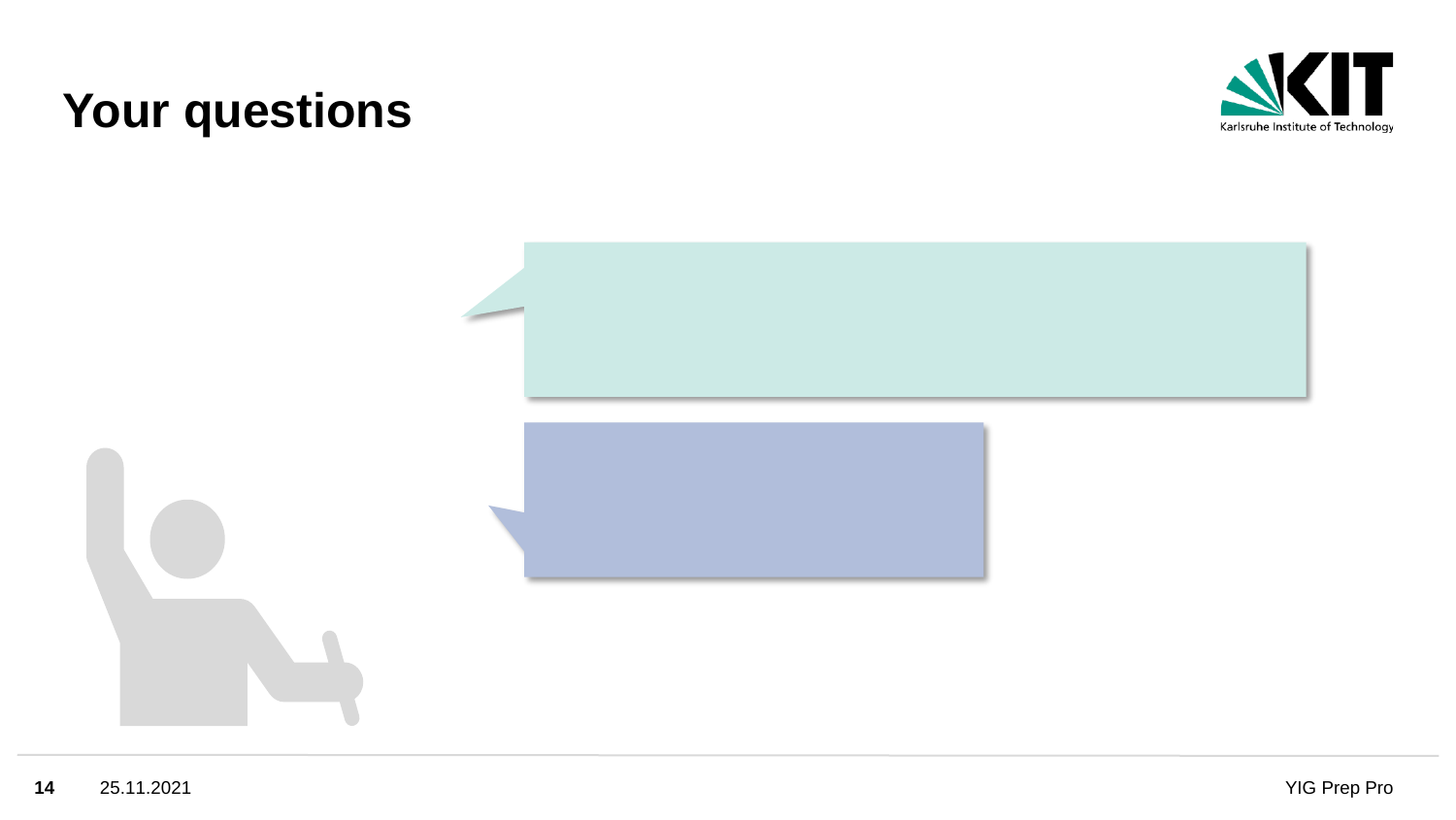#### **Helmholtz Association Helmholtz Young Investigator Groups**



The Helmholtz Young Investigator Groups offer early scientific independence to international top talents. The group leaders receive professional skills training by the Helmholtz Management Academy and additional support measures. Many group leaders are given joint positions as professors during their funding period.

| <b>Target Group</b> | Young scientist who completed their doctorate/Ph.D. 2-6 years ago                                                                          |
|---------------------|--------------------------------------------------------------------------------------------------------------------------------------------|
| <b>Funding</b>      | At least Euro 300,000 p.a. for 5 years (= $\epsilon$ 1.5 Mio) with an option for a permanent<br>position in case of a positive evaluation. |
| Application         | Yearly call; (internal deadline: February 2022)                                                                                            |
|                     |                                                                                                                                            |
| <b>KIT Support</b>  | Frank Bode (Tel.: ++49-721-60 84 18 66)                                                                                                    |
|                     |                                                                                                                                            |

[https://www.helmholtz.de/en/jobs\\_talent/science/helmholtz\\_young\\_investigator\\_groups/](https://www.helmholtz.de/en/jobs_talent/science/helmholtz_young_investigator_groups/)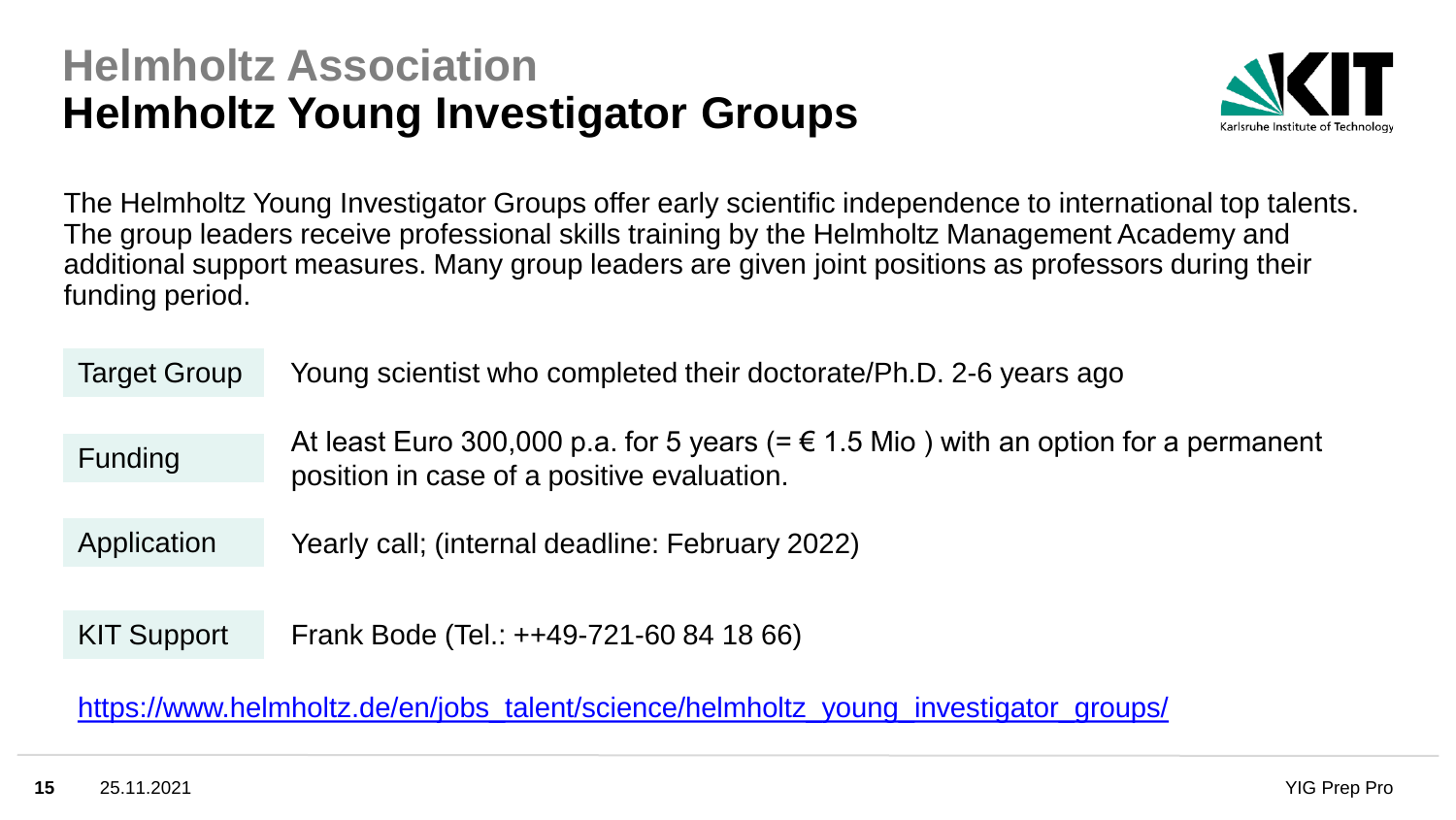#### **Deutsche Forschungsgemeinschaft (DFG) Emmy Noether Programme**



Emmy Noether Junior Research Groups offer outstanding researchers the opportunity to satisfy the prerequisites for appointment as a university professor by leading an independent junior research group and performing relevant teaching duties.

| <b>Target Group</b> | Early career researchers in all disciplines who completed their doctorate/Ph.D. up to 4<br>years ago                                               |
|---------------------|----------------------------------------------------------------------------------------------------------------------------------------------------|
| <b>Funding</b>      | Funding duration up to 6 years, funding usually includes the group leader's position as<br>well as further staff and may also include consumables. |
| Application         | Possible at any time                                                                                                                               |
| <b>KIT Support</b>  | Frank Bode (Tel.: ++49-721-60 84 18 66)                                                                                                            |

[https://www.dfg.de/en/research\\_funding/programmes/individual/emmy\\_noether/index.html](https://www.dfg.de/en/research_funding/programmes/individual/emmy_noether/index.html)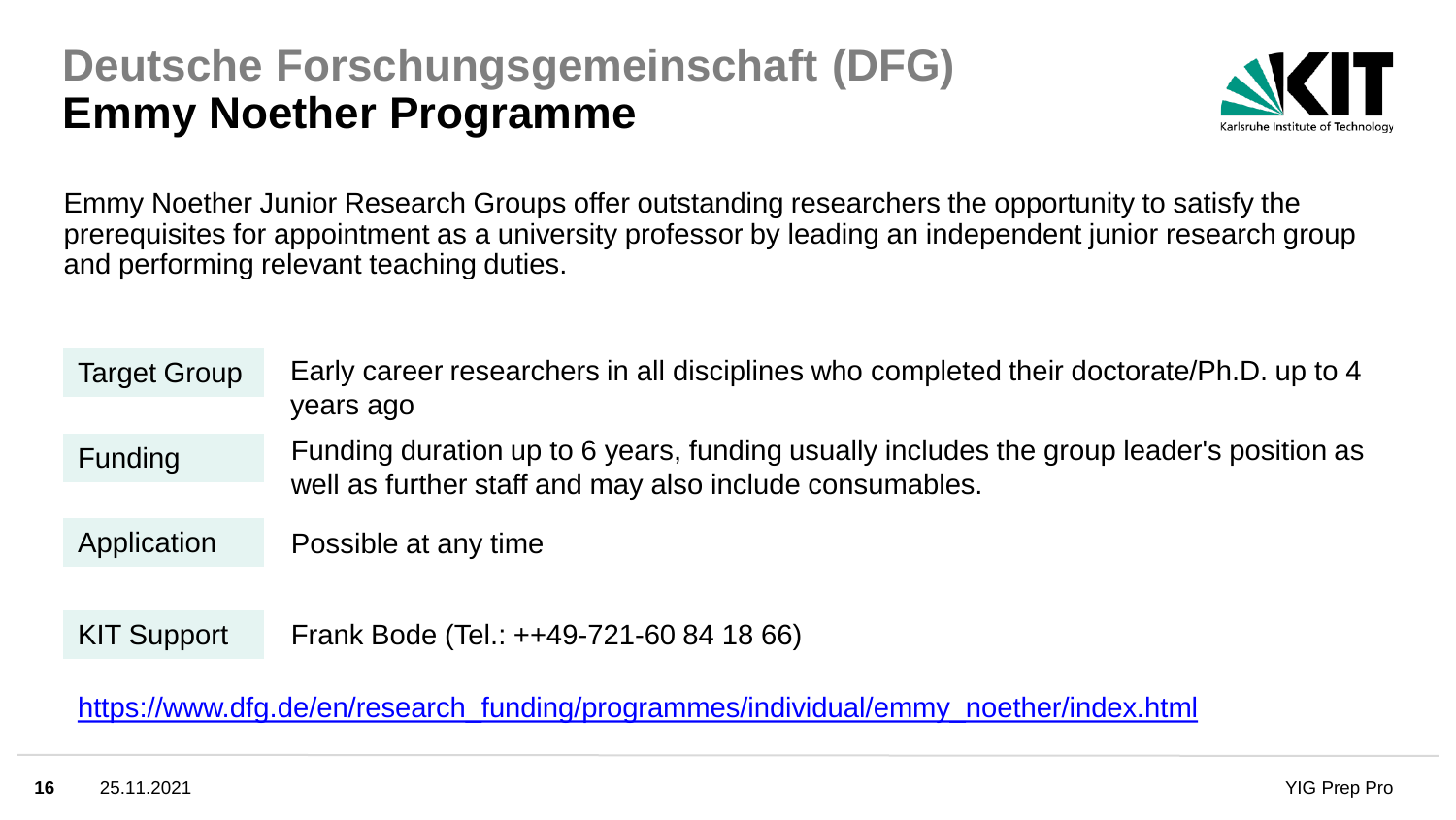#### **European Research Council (ERC) Starting Grants (StG)**



The goal of the funding measure is to support young scientists in setting up the first independent research team. Funding is provided for projects in the field of frontier research, i.e. at the frontier of knowledge. The call for proposals is made in a bottom-up procedure, i.e. open to all topics and across all areas of science.

| <b>Target Group</b> | Young scientists of any nationality from 2 to 7 years of experience since completion of<br>Ph.D. |
|---------------------|--------------------------------------------------------------------------------------------------|
| <b>Funding</b>      | Up to 1,5 Mio.€ for up to 5 years                                                                |
| Application         | Next call: 23 September 2021; next deadline: 13 April 2022                                       |
| <b>KIT Support</b>  | Wolfgang Reik (Tel.: ++49-721-60 84 51 93)                                                       |
|                     |                                                                                                  |

<https://erc.europa.eu/funding/starting-grants>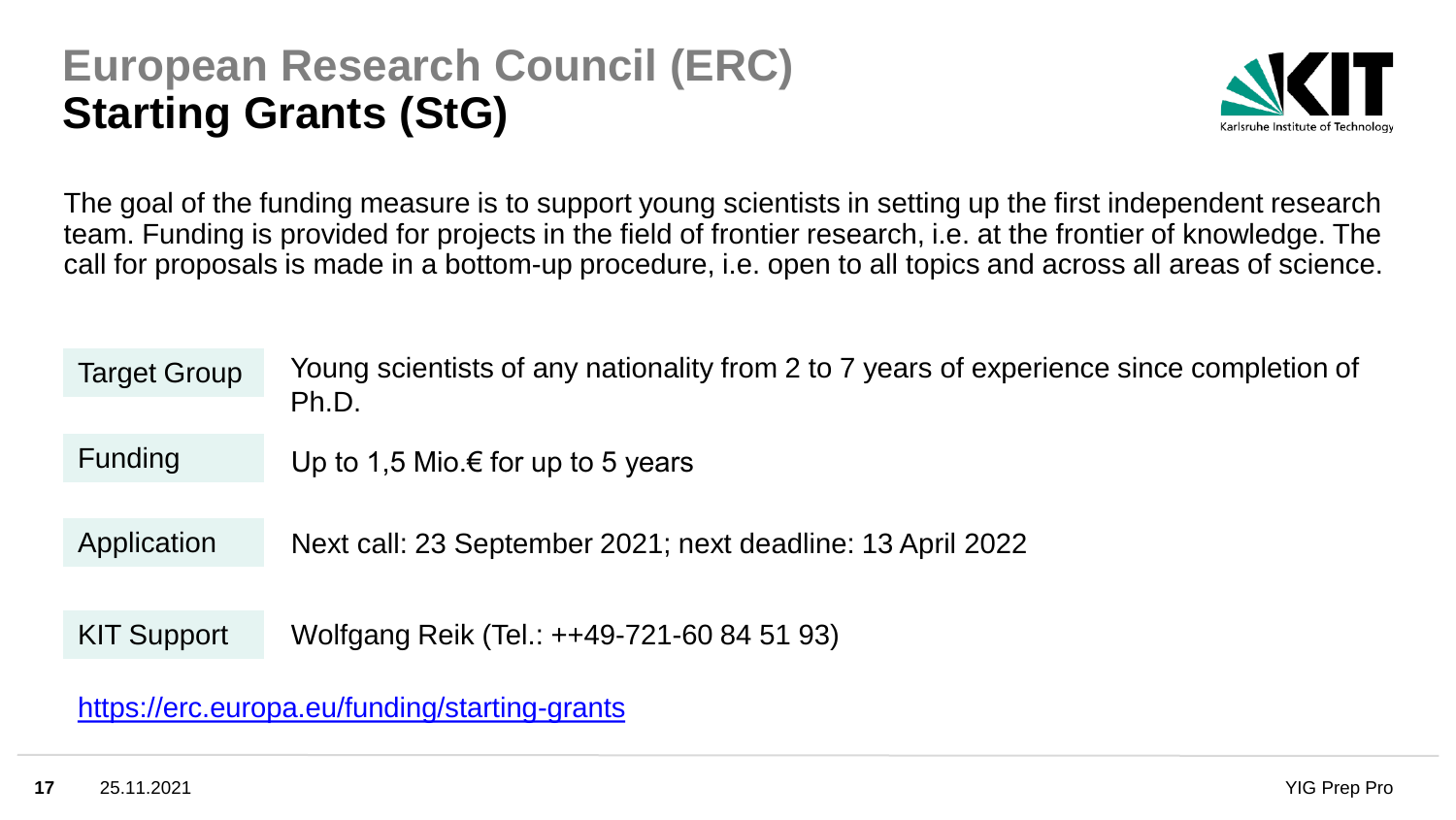#### **Federal Ministry of Education and Research BMBF Junior Research Groups**



The Federal Ministry of Education and Research (BMBF) supports innovative research projects and ideas by means of targeted funding programs. Funding can be obtained within a wide range of research fields e.g. basic research in natural sciences, environmentally friendly sustainable development or new technologies.

| <b>Target Group</b> | Postdoctoral researchers who have completed their doctorate/Ph.D. 2 to 5 years ago                                                    |
|---------------------|---------------------------------------------------------------------------------------------------------------------------------------|
| <b>Funding</b>      | Funding period of up to 5 years; funding includes personal costs for a maximum of five<br>group members, consumables and travel costs |
| Application         | Irregular calls, usually within larger funding initiatives dedicated to a special field                                               |
|                     |                                                                                                                                       |
| <b>KIT Support</b>  | Frank Bode (Tel.: ++49-721-60 84 18 66)                                                                                               |
|                     |                                                                                                                                       |

[https://www.bmbf.de/bmbf/de/ueber-uns/bekanntmachungen/bekanntmachungen\\_node.html](https://www.bmbf.de/bmbf/de/ueber-uns/bekanntmachungen/bekanntmachungen_node.html)